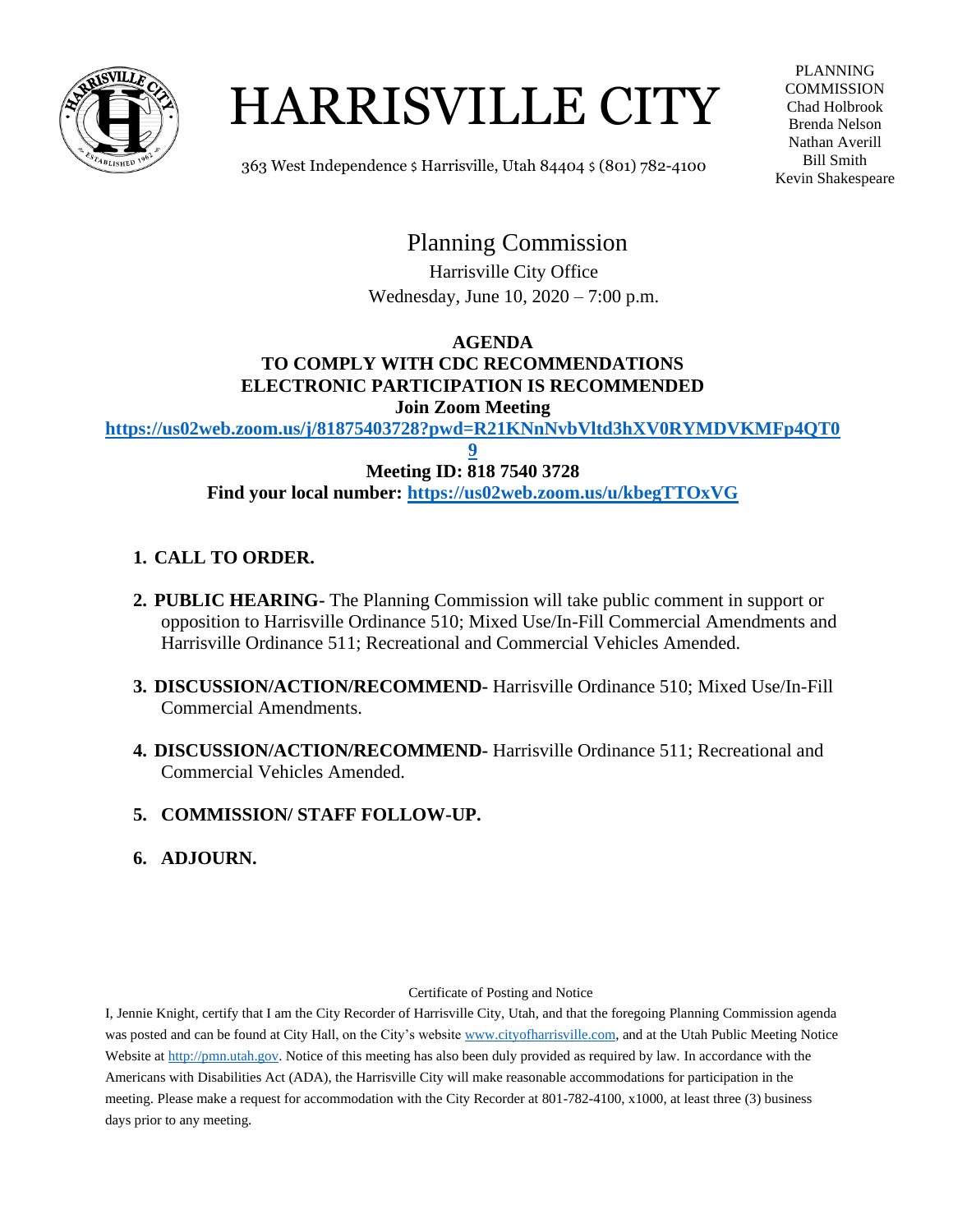# **HARRISVILLE CITY ORDINANCE NO. 510**

#### **MIXED-USE IN COMMERCIAL AMENDMENTS**

# **AN ORDINANCE OF HARRISVILLE CITY, UTAH, AMENDING SECTION 11.11.030 TO MIXED-USE IN CERTAIN COMMERCIAL AREAS; MAKING TECHNICAL CHANGES; SEVERABILITY; AND PROVIDING AN EFFECTIVE DATE.**

**WHEREAS,** Harrisville City (hereafter referred to as "City") is a municipal corporation, duly organized and existing under the laws of the State of Utah;

**WHEREAS,** *Utah Code Annotated* § 10-8-84 and §10-8-60 authorizes the City to exercise certain police powers and nuisance abatement powers, including but not limited to providing for safety and preservation of health, promotion of prosperity, improve community well-being, peace and good order for the inhabitants of the City;

**WHEREAS,** the City desires to meet the challenges presented by growth and development by adopting additional regulations for mixed-use in certain commercial areas;

**WHEREAS,** Title 10, Chapter 9a, of the *Utah Code Annotated*, 1953, as amended, enables the City to regulate land use and development;

**WHEREAS,** after publication of the required notice, the Planning Commission held its public hearing on \_\_\_\_\_\_\_\_\_ , 2020, to take public comment on this Ordinance, and subsequently gave its recommendation to **we consider the Commendation** to  $\sim$ 

**WHEREAS,** the City Council received the recommendation from the Planning Commission and held its public meeting on \_\_\_\_\_\_\_\_\_\_\_, 2020, and now desires to act on this Ordinance;

**NOW, THEREFOR**E, be it ordained by the City Council of Harrisville City as follows:

- **Section 1: Repealer.** Any word other, sentence, paragraph, or phrase inconsistent with this Ordinance is hereby repealed and any reference thereto is hereby vacated.
- **Section 2: Amendment.** Section 11.11.030 of the *Harrisville Municipal Code* is hereby adopted to read as follows:

## **Section 11.11.030**

**11.11.030 Sub-zoning.**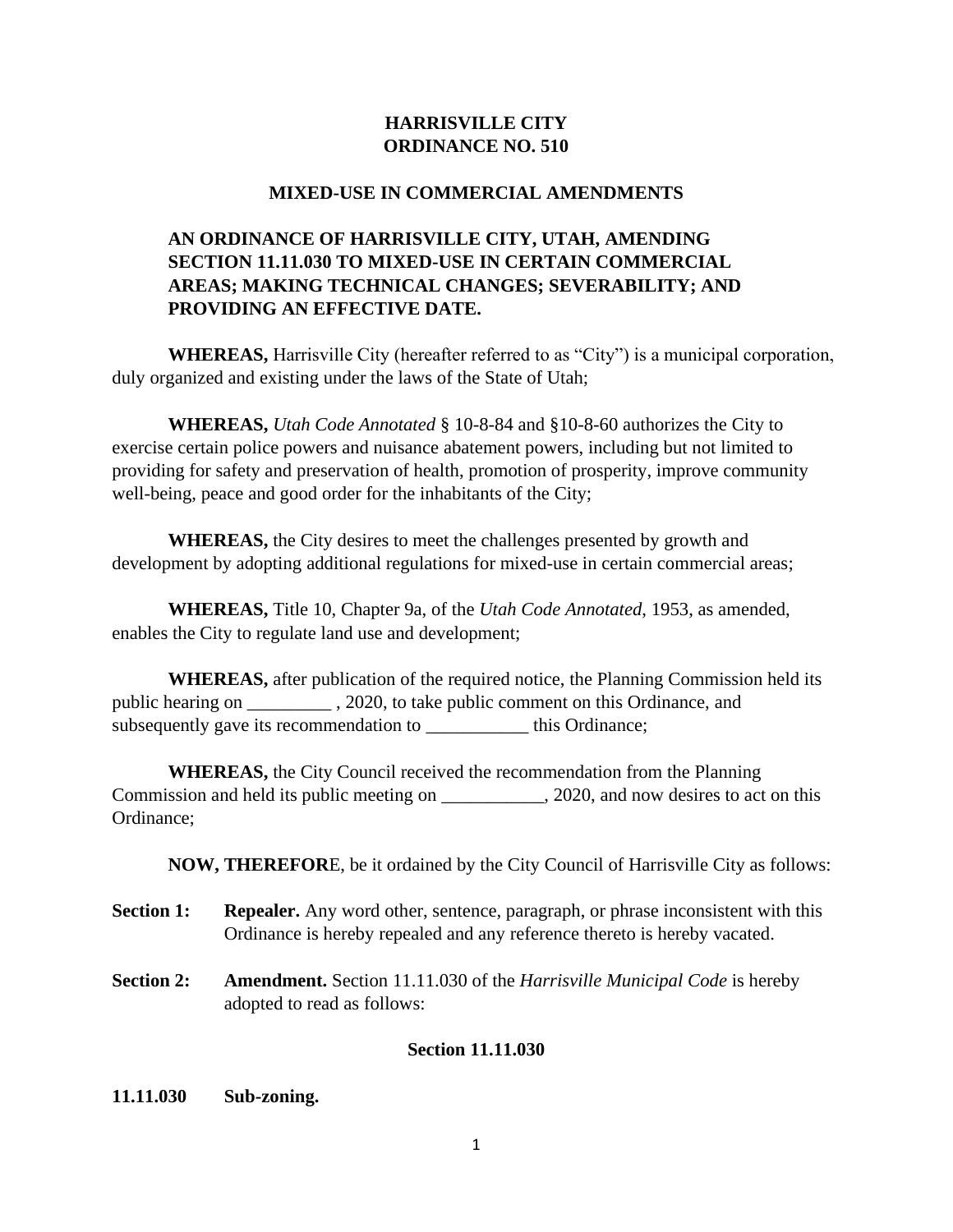- 2. Mixed-use Commercial (MU-C) Sub-zone.
	- a. Eligibility Requirement. Any commercial zone or area planned for commercial in the General Plan that is immediately adjacent to MU-LP Sub-zone, including City roads, but excluding Highway 89, may be considered as a MU-C Subzone subject to this part so long as 50% of the property includes commercial elements. Commercial elements shall include any areas used for landscaping, open space, parking and access, and commercial uses set forth in the Code or the Plan.
	- b. Plan Map Requirements. A proposed plan map is required to show the area of the project, proposed lots, roadways, trails, and proposed uses blended to adjoining areas, including 20% landscaping and/or open space which is required as part of the application. Parking and residential areas are to be obscured by the commercial uses on the first level for all frontage, except where secondary residential levels are proposed. Height limits up to two (2) stories, except intersections directly fronting Highway 89 may include up to three (3) stories for a maximum length of one-hundred (100) feet of Highway 89 frontage. Plans shall follow all other requirements of the municipal code as possible, such as landscaping, architecture, and screening standards. A favorable Plan will incorporate architectural variation, exceptional design, quality construction, LEEDS standards, dark sky compliant lighting, pedestrian and accessibility concepts, and other unique trends that support the community.
	- c. Master Development Plan. A proposed Master Development Plan (Plan) must be prepared and submitted with the application. The Plan shall include a proposed map with detailed phasing plans, trails map, transportation plans and studies, sensitive lands map, geo-technical and wetland reports, conservation plan, proposed land uses, proposed site standards, architectural renderings of commercial and residential buildings and landscaping designs and homeowners association, covenants (CC&Rs), historical resources and preservation, maintenance plans, and any other documents associated with the Plan.
	- d. Fee. A fee equal to the costs incurred by the City for the processing the application shall be paid by the applicant. This fee is related to this Chapter only and does not include other fees imposed by the City during the totality of the development process.

**Section 3:** Severability. If a court of competent jurisdiction determines that any part of this ordinance is unconstitutional or invalid, then such portion of the ordinance, or specific application of the ordinance, shall be severed from the remainder, which shall continue in full force and effect.

**Section 4: Effective date.** This Ordinance shall be effective immediately upon posting after final passage, approval, and posting.

PASSED AND ADOPTED by the City Council on this day of . 20.

\_\_\_\_\_\_\_\_\_\_\_\_\_\_\_\_\_\_\_\_\_\_\_\_\_\_\_\_\_\_\_\_\_\_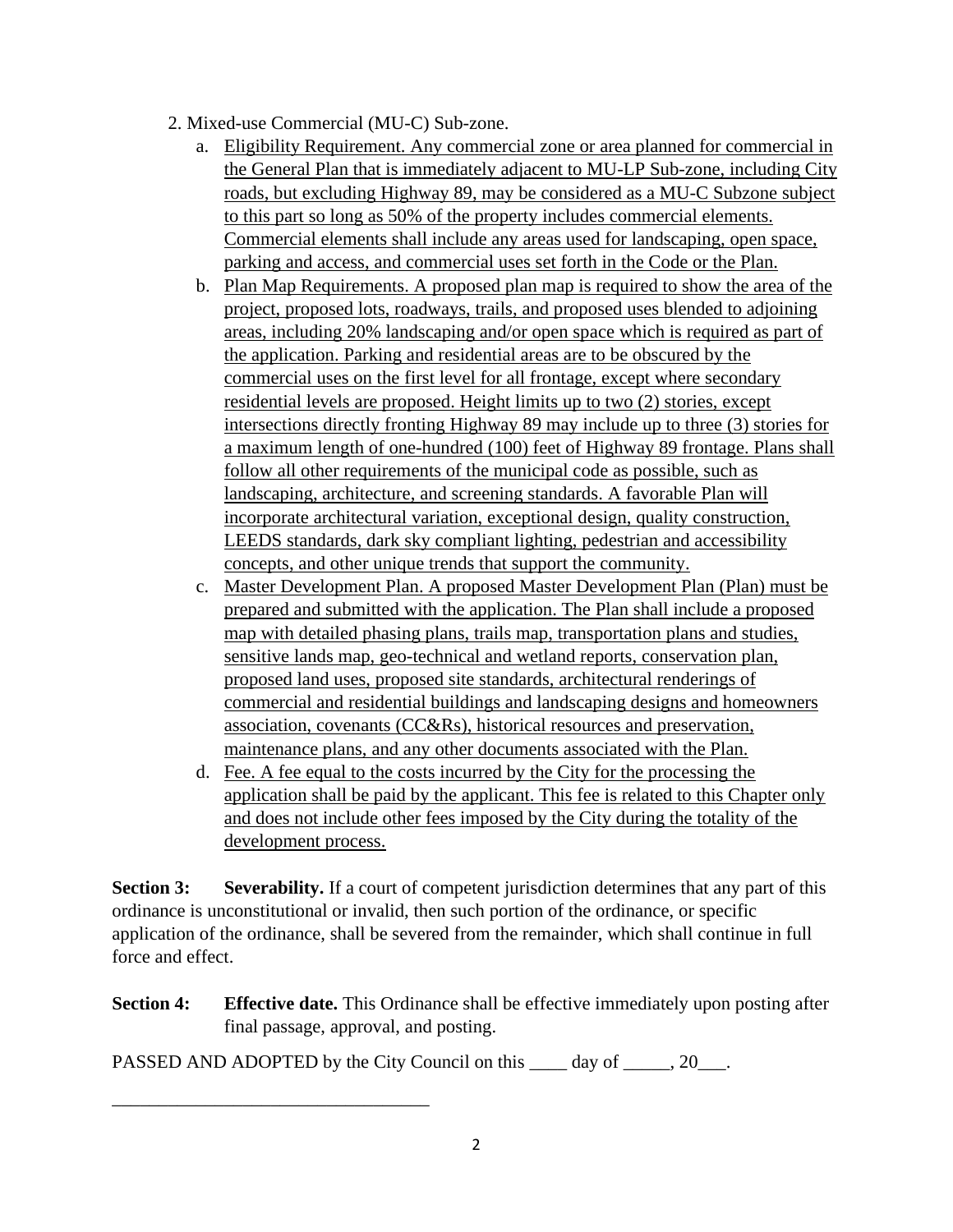MICHELLE TAIT, Mayor Harrisville City

ATTEST:

JENNIE KNIGHT, City Recorder

\_\_\_\_\_\_\_\_\_\_\_\_\_\_\_\_\_\_\_\_\_\_\_\_\_\_\_\_\_\_\_\_\_\_\_

RECORDED this \_\_\_\_\_ day of \_\_\_\_\_\_\_\_\_\_\_\_\_, 2020. PUBLISHED OR POSTED this \_\_\_\_\_ day of \_\_\_\_\_\_\_\_\_\_\_\_, 2020.

CERTIFICATE OF PASSAGE AND PUBLICATION OR POSTING According to the provision of U.C.A. §10-3-713, 1953 as amended, I, the municipal recorder of Harrisville City, hereby certify that foregoing ordinance was duly passed and published, or posted at 1) City Hall 2) 2150 North and 3) Harrisville Cabin on the above referenced dates.

\_\_\_\_\_\_\_\_\_\_\_\_\_\_\_\_\_\_\_\_\_\_\_\_\_\_\_\_\_\_\_\_\_\_\_ DATE:\_\_\_\_\_\_\_\_\_\_\_\_\_\_\_

City Recorder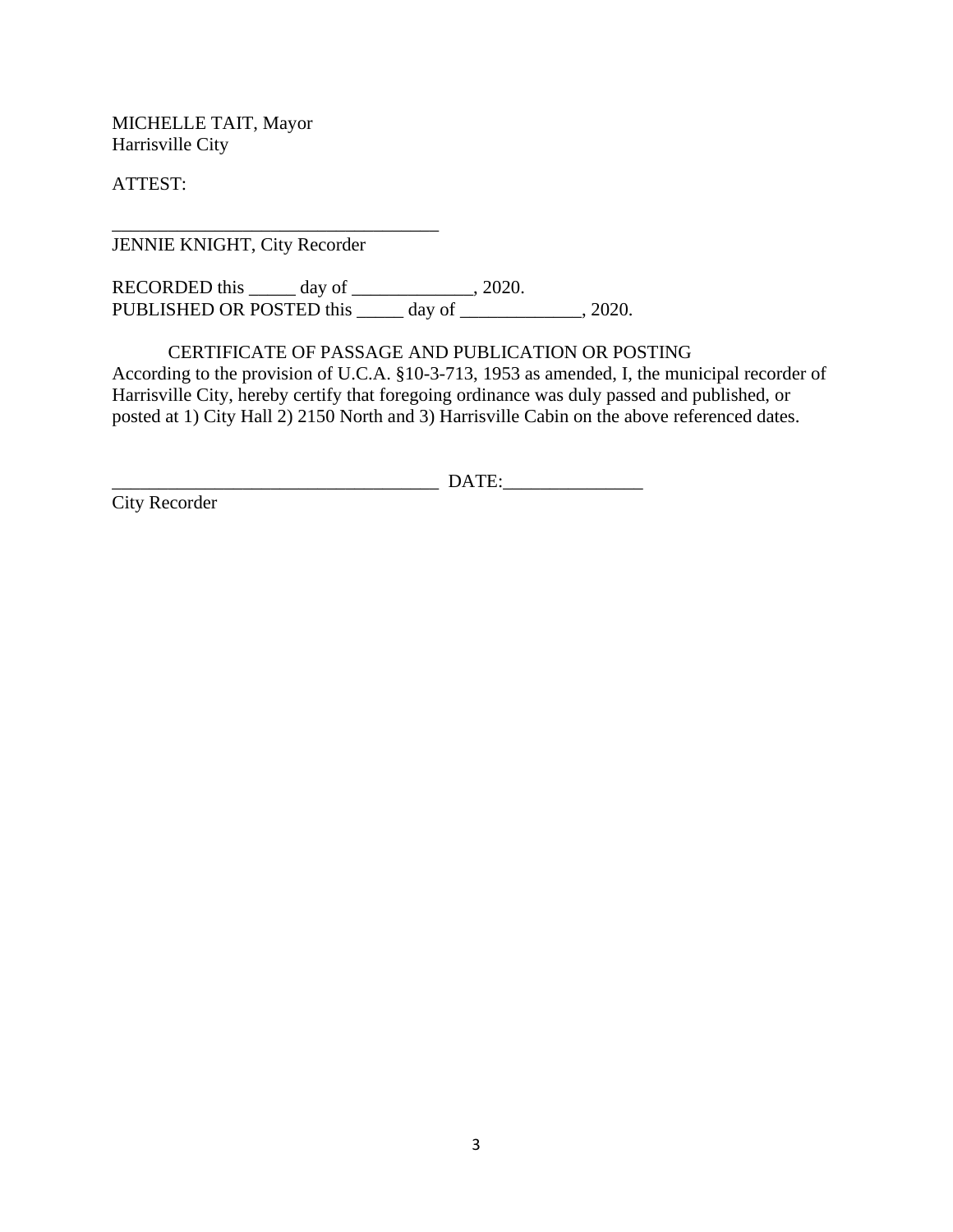#### **HARRISVILLE CITY ORDINANCE 511**

#### **RECREATIONAL AND COMMERCIAL VEHICLES AMENDED**

#### **AN ORDINANCE OF HARRISVILLE CITY, UTAH, AMENDING SECTION 11.20.250 RELATING TO RECREATIONAL AND UTILITY VEHICLES; MAKING TECHNICAL CHANGES; AND PROVIDING AN EFFECTIVE DATE.**

**WHEREAS,** Harrisville City (hereafter referred to as "City") is a municipal corporation, duly organized and existing under the laws of the State of Utah;

**WHEREAS,** *Utah Code Annotated* § 10-8-84 and §10-8-60 authorizes the City to exercise certain police powers and nuisance abatement powers, including but not limited to providing for safety and preservation of health, promotion of prosperity, improve community well-being, peace and good order for the inhabitants of the City;

**WHEREAS,** the City desires to meet the challenges presented by traffic circulation and parking recreational and utility vehicles in the City and in certain zones;

**WHEREAS,** Title 10, Chapter 9a, of the *Utah Code Annotated*, 1953, as amended, enables the City to regulate land use and development;

**WHEREAS,** after publication of the required notice, the Planning Commission held its public hearing on \_\_\_\_\_\_\_\_, 2020, to take public comment on this Ordinance, and subsequently gave its recommendation to this Ordinance;

**WHEREAS,** the City Council received the recommendation from the Planning Commission and held its public meeting on \_\_\_\_\_\_\_\_, 2020, and now desires to act on this Ordinance;

**NOW, THEREFOR**E, be it ordained by the City Council of Harrisville City as follows:

- **Section 1: Repealer.** Any word other, sentence, paragraph, or phrase inconsistent with this Ordinance is hereby repealed and any reference thereto is hereby vacated.
- **Section 2: Amendment.** Section 11.20.250 of the *Harrisville Municipal Code* is hereby adopted to read as follows:

#### **[11.20.250 Recreational and Commercial](https://harrisville.municipalcodeonline.com/book?type=ordinances#name=11.20.250_Recreational_And_Utility_Vehicles) Utility Vehicles**.

1. Recreational vehicles. Any No recreational vehicle  $(RV)$ , including includes but is not limited to, a travel trailer, boat, motor home, and/or other vehicle used for recreation purposes, or any vehicle which does not include facilities necessary to be classified as a manufactured home as defined in the building code adopted by the city, shall not be used, operated, or maintained in any residential zone, commercial zone, or on any City property at any time for living quarters or occupation. An RV and any commercial vehicles, including semi-trucks and/or trailers, are limited to a twenty-four (24) hour period within a thirty (30) day period for occupation in any zone. Overnight parking of any RV or commercial vehicle on any City property is prohibited,